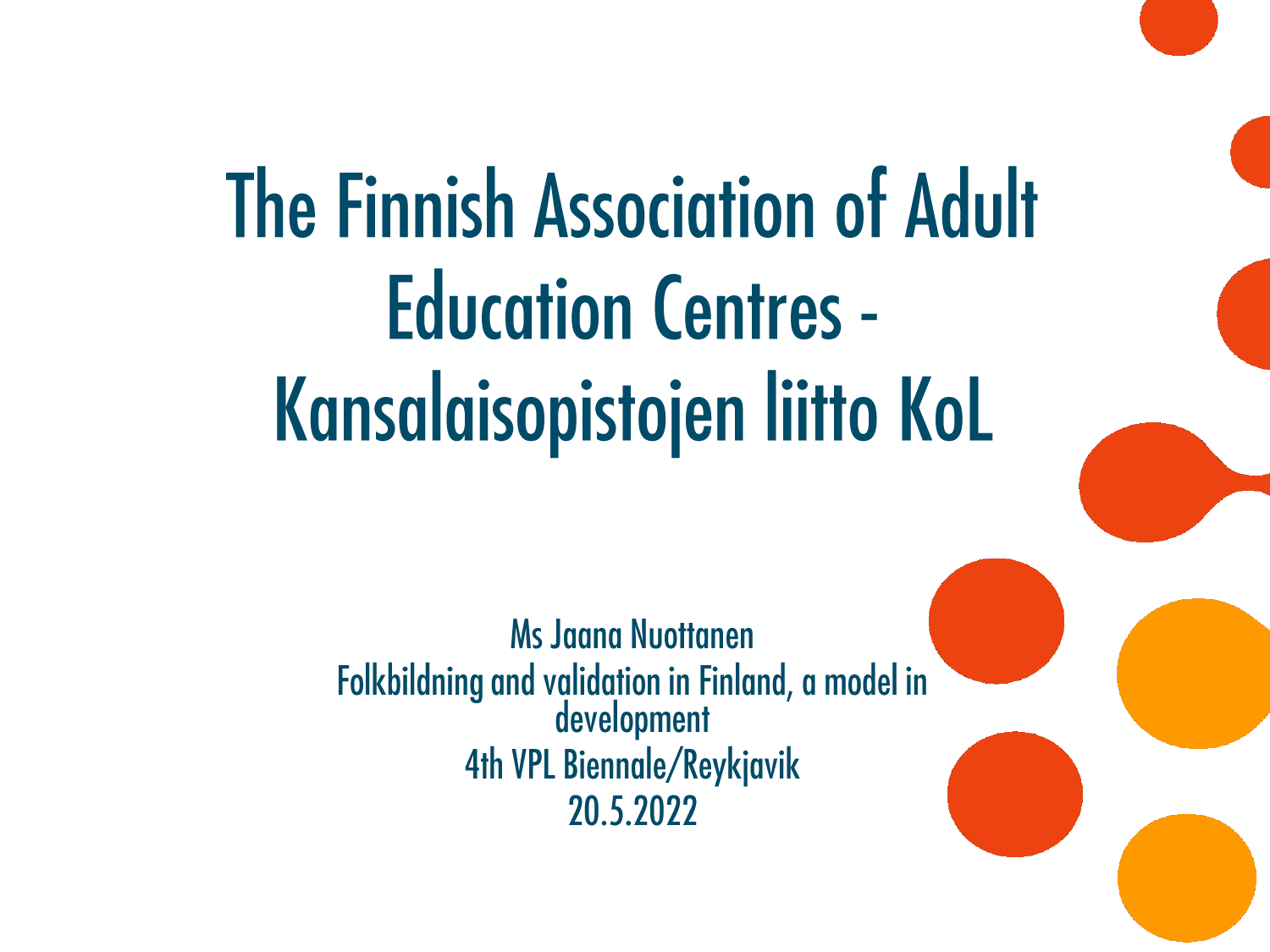# LIBERAL ADULT EDUCATION IN FINLAND

- Liberal adult education is structured under several types of education providers from boarding schools and sport academies to adult education centres.
- Over a million adults participate annually (FIN population 5,5 M)
- The general purpose is to promote equality, democratisation, and active citizenship.
- The learning aims at multifaceted development and wellbeing of individuals as well as promoting values such as cultural pluralism and sustainable development.
- Studies in Liberal adult education are for most part **nonformal,** i.e. do not lead to a qualification.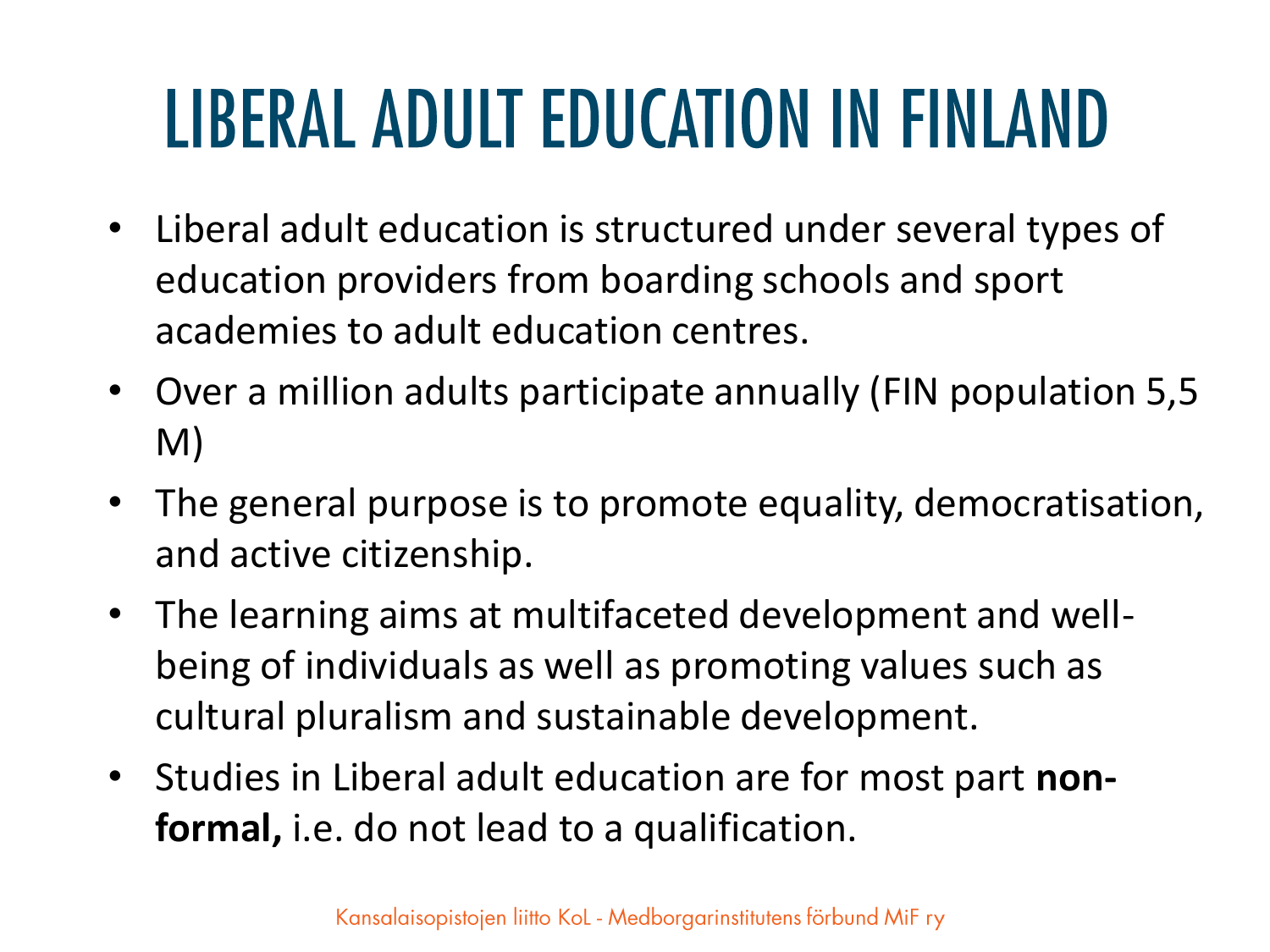# **CHANGING WINDS IN LIBERAL AE**

- Previously students did not automatically get recognition of their studies in Liberal AE => a massive amount of gained competences remained unvisible and also unusable.
- Since 2021 Liberal AE gained access to a national learning database "KOSKI", provided that the courses are described in **learning outcomes, assessed and given a credit value.**
- This is **voluntary** for both the provider and the student => one can still participate in courses without having to participate in assessment.
- Transition to learning outcomes made validation of prior learning also feasible in Liberal AE.
- "KOSKI" database was previously accessible only for formal education. It accumulates an individual's learning outcomes, thus enabling individuals to showcase their accumulated learning via a personal account.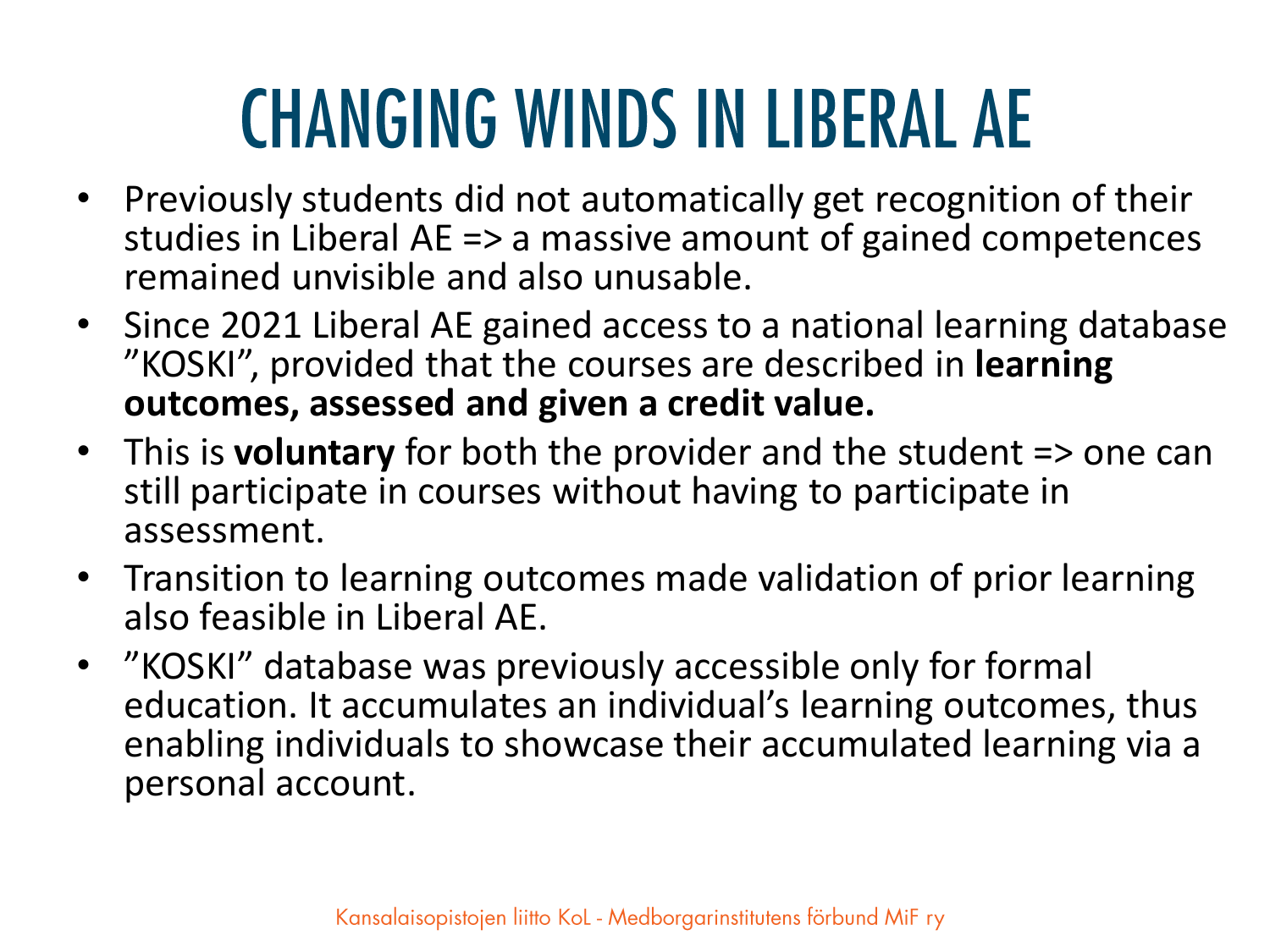# ADULT EDUCATION CENTERS IN FINLAND

- Cover the entire country (ca. 200 AE centres)
- Association of Adult Education Centres is the umbrella organisation for the AE centres
- Provide a range of courses from languages and IT to cooking and handicrafts, fine arts and basic skills.
- Threshold for participation low **nation's livingrooms**for learning with low fees.
- Now stepping towards a learning outcome-based system, including an opportunity for assessment and validation of learning outcomes (assessment is on voluntary basis).
- Great opportunity for individuals to have their competences validated and made visible.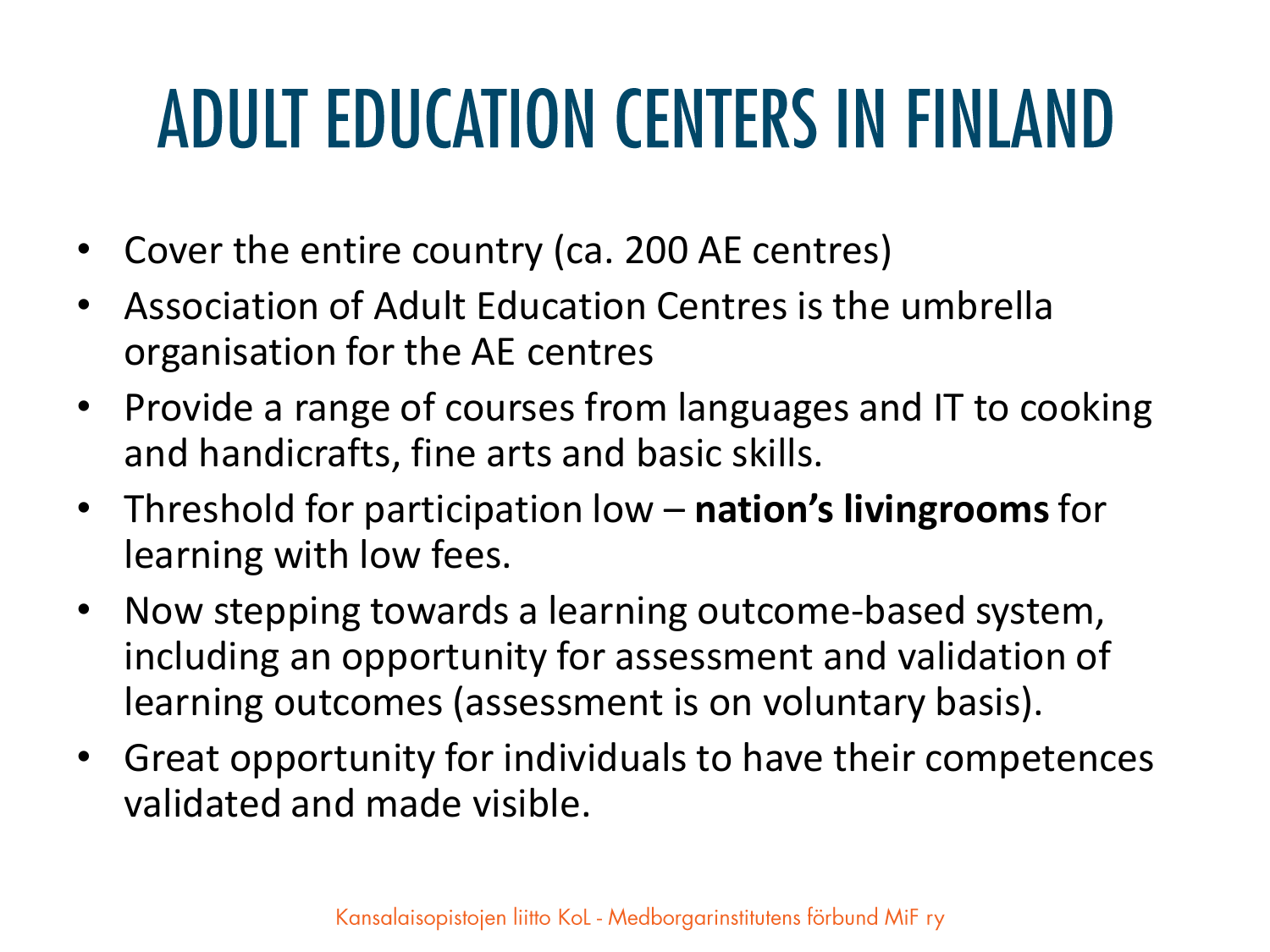# THE POTENTIAL OF LIBERAL ADULT EDUCATION

- There is major potential in strengthening and validating e.g. the basic skills of underrepresented groups.
- Liberal adult education also embraces a holistic pedagogical approach to learning, in which individual needs (also other than subject related) can be met. This can lower the threshold for participation in further studies.
- To be able to get the underrepresented target groups to participate in competence development activities, it is important to strengthen the students' motivation and selfefficacy through validation and making their competences visible.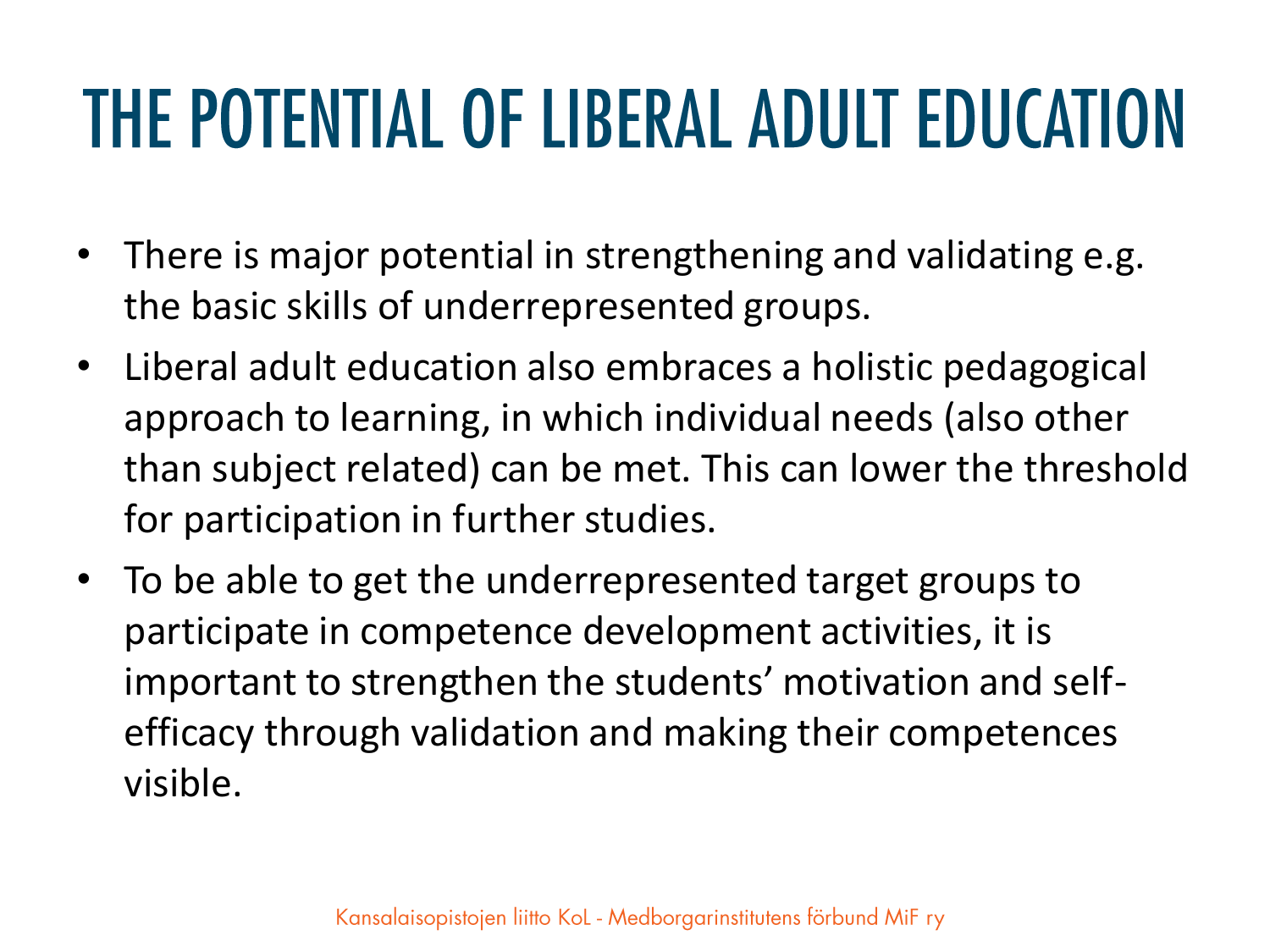#### NATIONAL DEVELOPMENT TOWARDS MAKING ALL **LEARNING VISIBLE**

- A national, **parliamentary working group** has been established to take a holistic look at all types of learning taking place, also in non-formal and informal settings.
- Their aim is to give a **set of recommendations on how to make learning from various contexts visible and validated.**
- The Association of Adult Education Centres is actively taking part in the **open consultancy discussions** and providing their expertise to the national development work.
- The know-how of Liberal adult education should be further utilised as part of the validation system in Finland, especially when developing education and training for the underrepresented or in the field of fine arts teaching.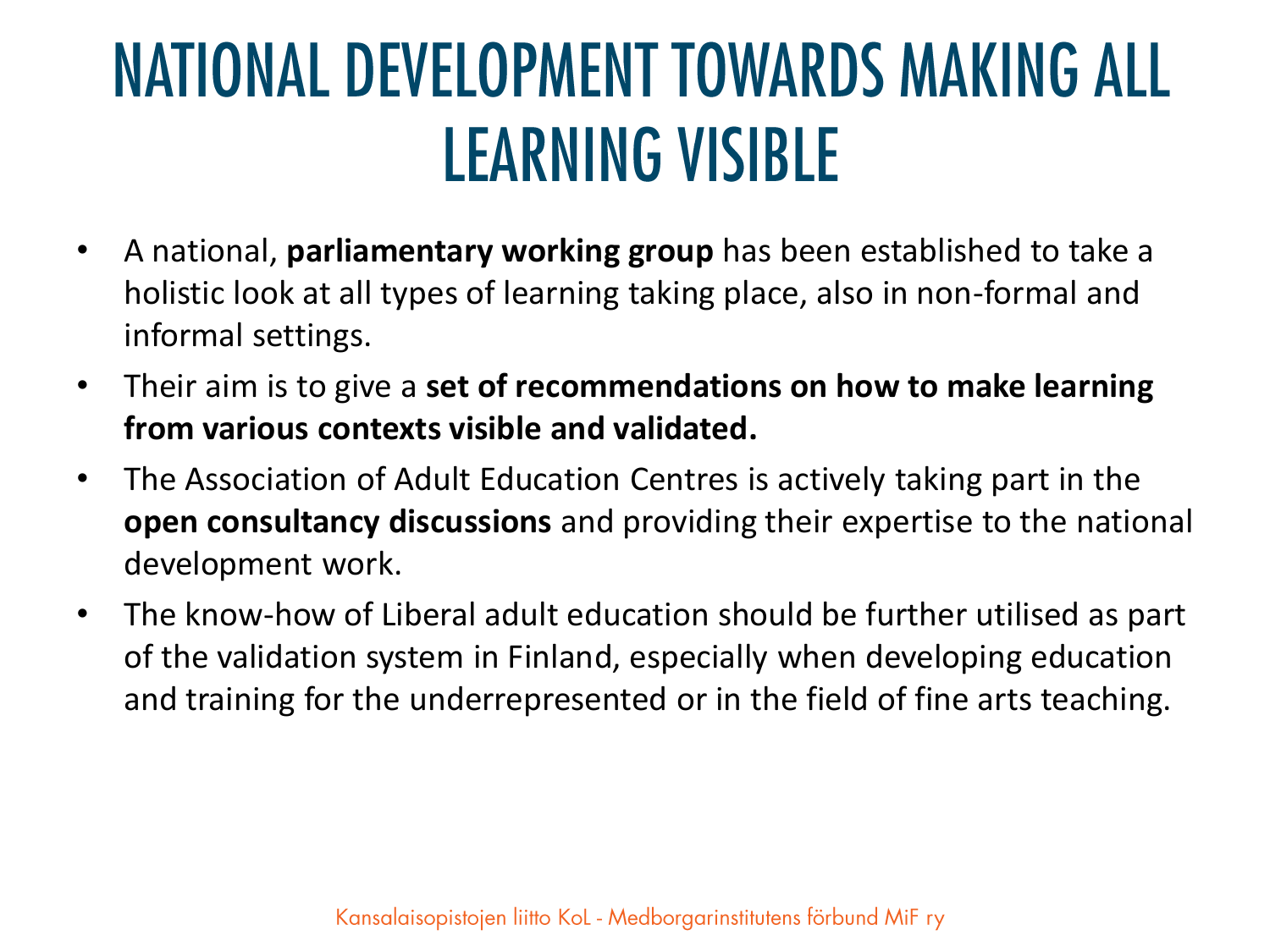### **CONTINUOS LEARNING POLICY IN FINLAND**

- **Making competences visible and validating** them is an integral part of the **Continous learning policy** (since 2020)
- The policy aims at creating an **ecosystem of learning** between different levels/sectors of education as well as working life.
- Liberal AE as the biggest education sector bears a relevant role in the implementation of the policy.
- The Association of AE Centres supports the centres by providing training, guidelines for validation and a learning outcome-based approach and peer learning opportunities.
- Providers are progressing slowly, but surely: versatile discussions on the benefits and practices among providers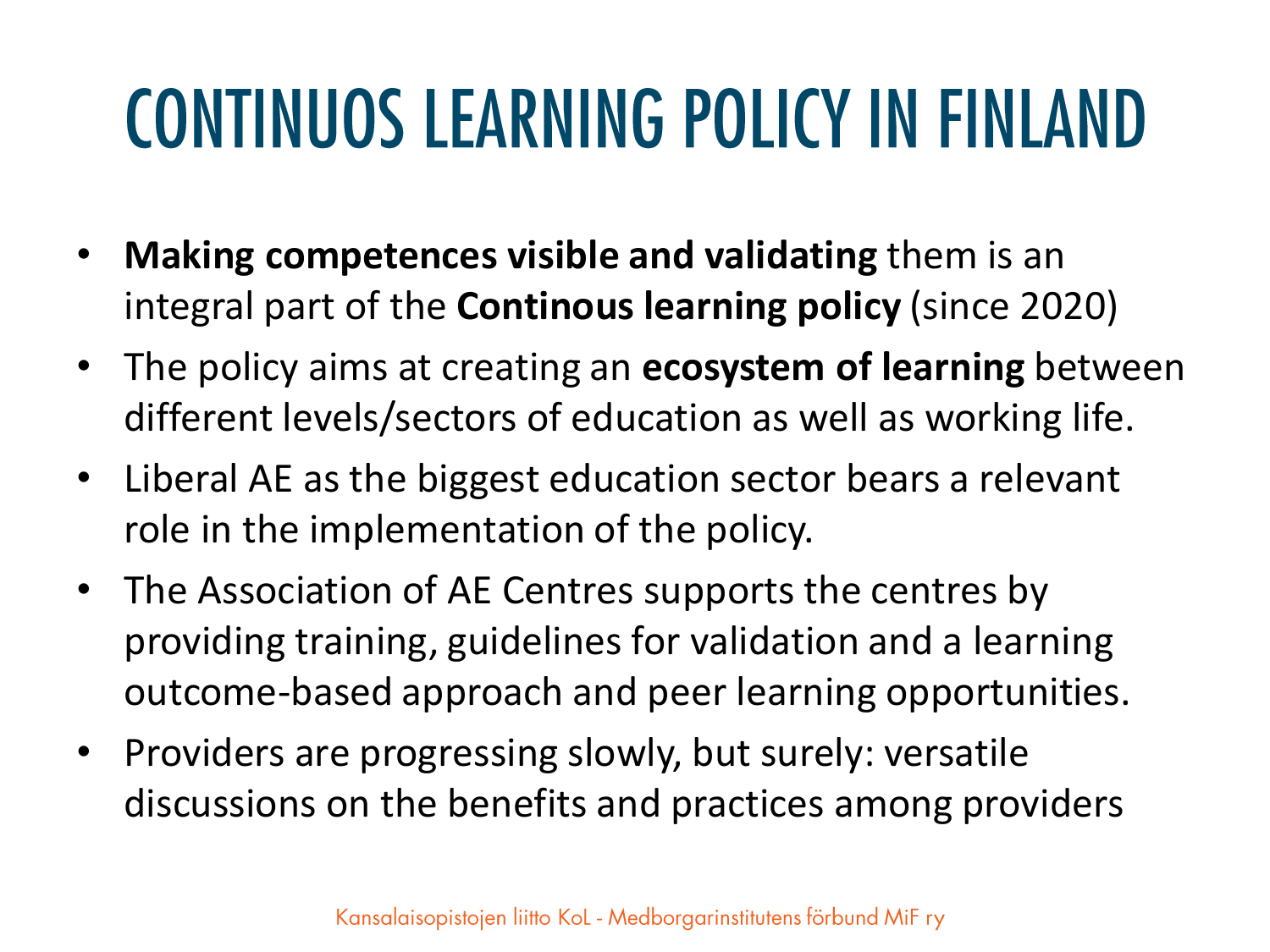#### **CENTRALIZED COORDINATION FOR CONTINUOUS** LEARNING

- A newly established **Service Centre for Continuous Learning end Employment** (operating under the Ministry of Labour and Ministry of Education and Culture) supports and develops validation of prior learning in non-formal and informal contexts in coordination with the regional education providers.
- The Service Centre coordinates and partially finances the implementation and development of the objectives of the continuous learning strategy nationally.
- The Liberal adult education courses financed by the Service Centre must be described in terms of learning outcomes, i.e. the competences gained in Liberal adult learning can thus be widely recognized.